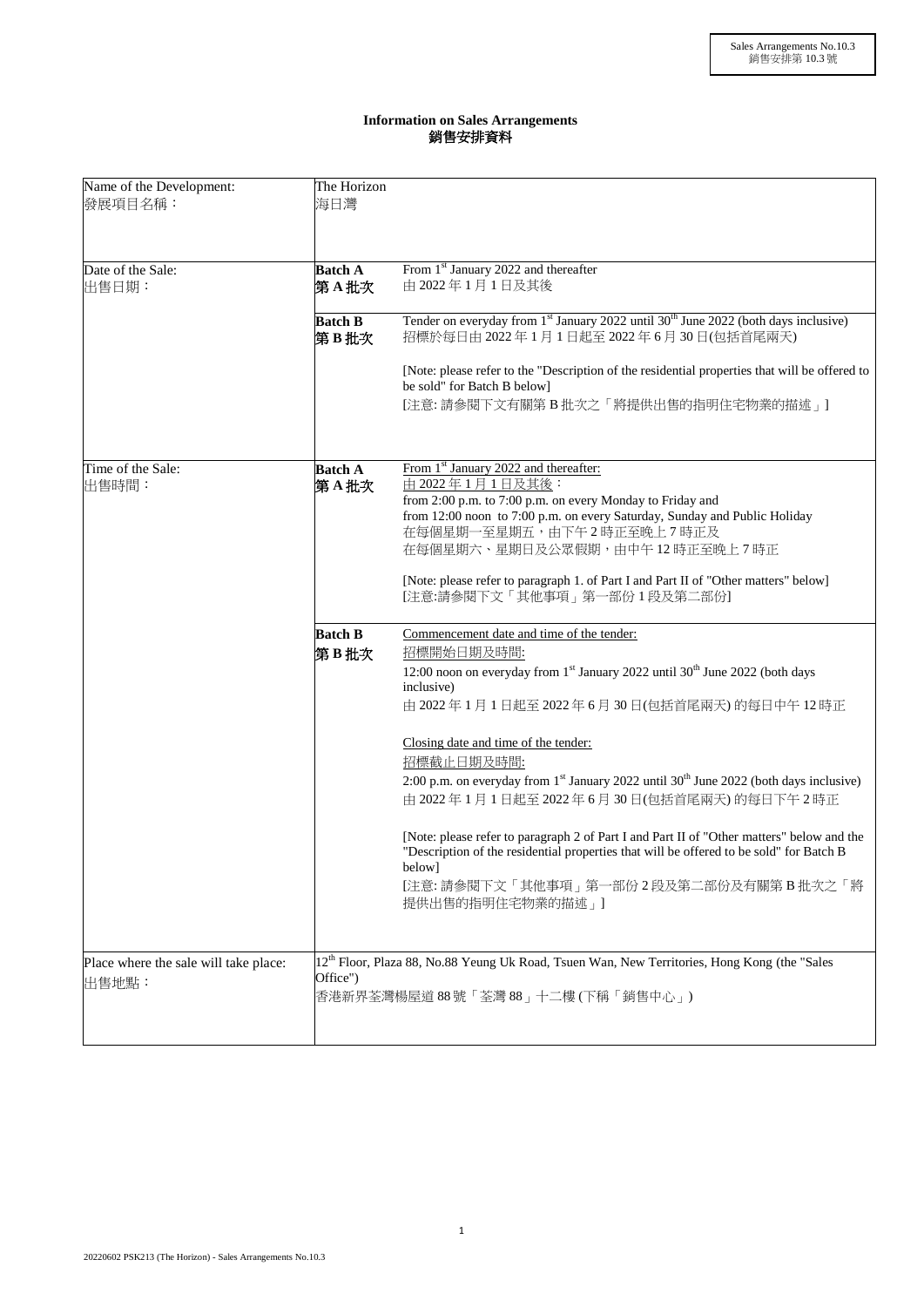| Number of specified residential<br>properties that will be offered to be sold:<br>將提供出售的指明住宅物業的數目:                                                                    | 176                                                                                         |  |  |  |
|-----------------------------------------------------------------------------------------------------------------------------------------------------------------------|---------------------------------------------------------------------------------------------|--|--|--|
|                                                                                                                                                                       | <b>Batch A</b><br>99<br>第A批次                                                                |  |  |  |
|                                                                                                                                                                       | <b>Batch B</b><br>77<br>第B批次                                                                |  |  |  |
| Description of the residential properties that will be offered to be sold:<br>將提供出售的指明住宅物業的描述:                                                                        |                                                                                             |  |  |  |
| <b>Batch A</b><br>第A批次                                                                                                                                                |                                                                                             |  |  |  |
| 1A, 2A<br>1B, 2B<br>1C, 2C, 3C, 5C<br>1D, 2D, 3D, 5D                                                                                                                  | The following flats in Court A Tower 1 (Floor / Flat): 以下在 Court A 第 1 座的單位 (樓層/單位):        |  |  |  |
| The following flats in Court A Tower 2 (Floor / Flat): 以下在 Court A 第 2 座的單位 (樓層/單位):<br>1A, 2A<br>1B, 2B<br>2C*Leased, 3C*Leased<br>1D@Leased, 5D*Leased              |                                                                                             |  |  |  |
| 1A, 2A, 3A, 5A, 6A@Leased<br>2C, 7C@Leased<br>2D,<br>10F&Leased, 12F, 15FP4-Leased                                                                                    | The following flats in Court B Tower 1 (Floor / Flat): 以下在 Court B 第 1 座的單位 (樓層/單位):        |  |  |  |
| 2A, 3A^4-Leased, 7A%Leased<br>2C, 3C, 5C, 7C&Leased, 8C%Leased<br>2D, 5D@Leased<br>2F P4-Leased, 3F@Leased, 5F*Leased, 10F^4-Leased, 11F&Leased                       | <b>The following flats in Court B Tower 2 (Floor / Flat):</b> 以下在 Court B 第 2 座的單位 (樓層/單位): |  |  |  |
| The following flats in Court C Tower 1 (Floor / Flat): 以下在 Court C 第 1 座的單位 (樓層/單位):<br>1 <sup>C</sup><br>1D*Leased, 2D*Leased, 7D, 9D, 11D<br>12E%Leased             |                                                                                             |  |  |  |
| The following flats in Court C Tower 2 (Floor / Flat): 以下在 Court C 第 2 座的單位 (樓層/單位):<br>17A*Leased<br>2C, 3C                                                          |                                                                                             |  |  |  |
| 1D@Leased, 2D, 5D, 6D, 7D, 8D P4-Leased<br>11E*Leased                                                                                                                 |                                                                                             |  |  |  |
| The following flats in Court D Tower 1 (Floor / Flat): 以下在 Court D 第 1 座的單位 (樓層/單位):<br>1A, 2A, 3A, 5A<br>1B, 2B, 3B, 5B<br>1C, 3C, 5C, 6C^4-Leased<br>1D, 2D, 3D, 5D |                                                                                             |  |  |  |
| 1A, 2A, 3A, 5A, 6A<br>1B, 2B, 3B, 5B, 6B<br>1C, 2C, 3C, 5C, 6C<br>1D, 2D, 3D, 5D, 6D                                                                                  | The following flats in Court D Tower 2 (Floor / Flat): 以下在 Court D 第 2 座的單位 (樓層/單位):        |  |  |  |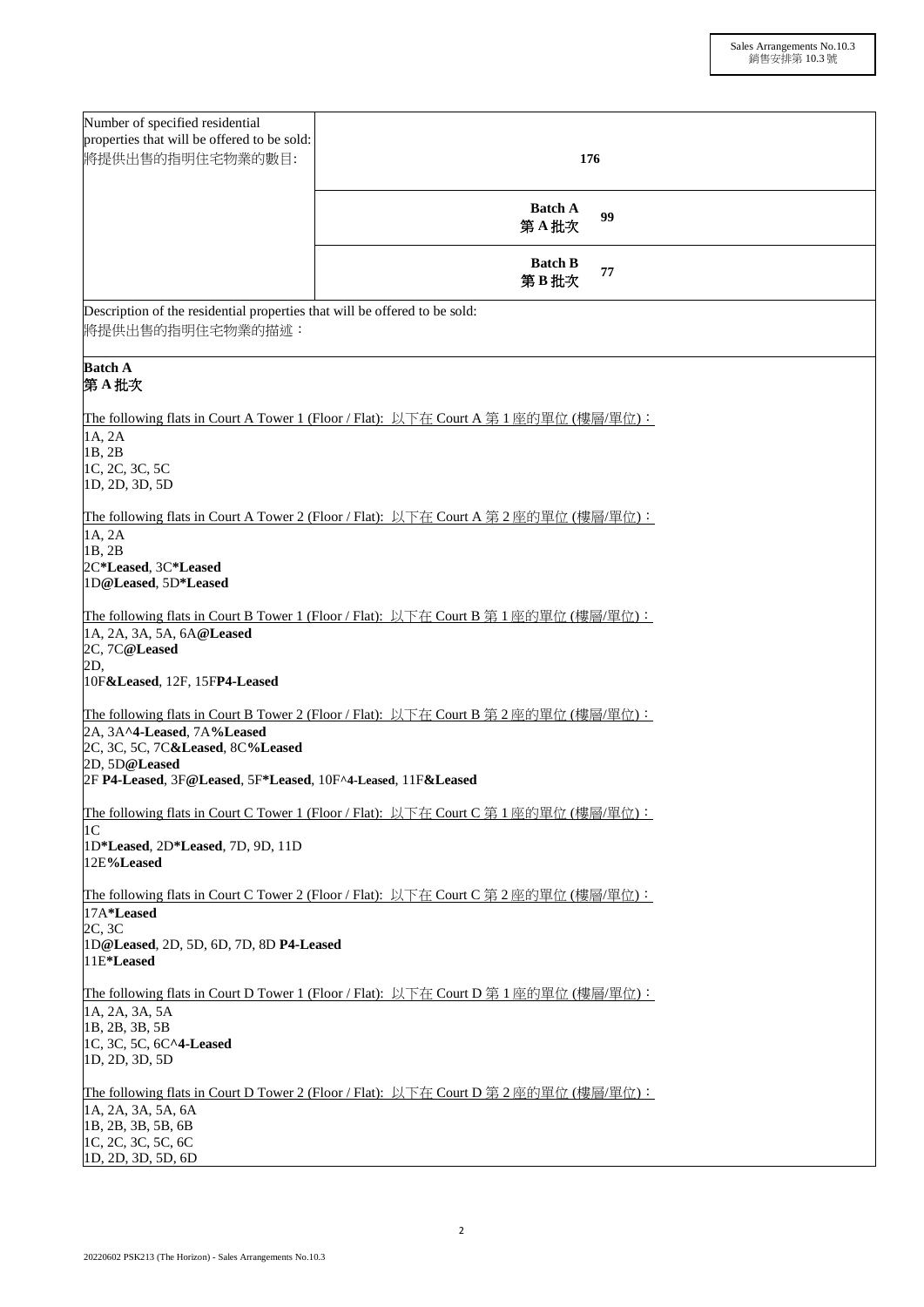## **Batch B**  第 **B** 批次

| Tender No.<br>招標號碼 | <b>Block Name</b><br>大廈名稱                         | Floor<br>樓層 | Flat<br>室          |
|--------------------|---------------------------------------------------|-------------|--------------------|
|                    |                                                   |             |                    |
| $10(T)-001$        | COURT A TOWER 1 第1座                               | 3/F         | $\mathbf B$        |
| $10(T)-002$        | COURT A TOWER 1 第1座                               | 5/F         | <b>B</b> P4-Leased |
| $10(T)-003$        | COURT A TOWER $1 \circledast 1 \circledast$       | 6/F         | B ^4-Leased        |
| $10(T)-004$        | COURT A TOWER 1 第1座                               | 17/F & R/F  | <b>B</b> @Leased   |
| $10(T)-005$        | COURT A TOWER 2 第2座                               | G/F         | A %Leased          |
| $10(T)-006$        | COURT A TOWER 2 $\frac{66}{52}$ 2 $\frac{66}{52}$ | 5/F         | A                  |
| $10(T)-007$        | COURT A TOWER 2 第2座                               | 6/F         | A ^4-Leased        |
| $10(T)-008$        | COURT A TOWER 2 第2座                               | 7/F         | A %Leased          |
| $10(T)-009$        | COURT A TOWER 2 第2座                               | 8/F         | A                  |
| $10(T)-010$        | COURT A TOWER 2 第2座                               | 3/F         | B                  |
| $10(T)-011$        | COURT A TOWER 2 第2座                               | 5/F         | B ^4-Leased        |
| $10(T)-012$        | COURT A TOWER 2 第2座                               | 7/F         | <b>B</b> %Leased   |
| $10(T)-013$        | COURT A TOWER 2 第2座                               | 7/F         | C @Leased          |
| $10(T)-014$        | COURT A TOWER 2 第2座                               | 9/F         | $\mathsf{C}$       |
| $10(T)-015$        | COURT A TOWER 2 第2座                               | 7/F         | D                  |
| $10(T)-016$        | COURT A TOWER 2 第2座                               | 8/F         | D                  |
| $10(T)-017$        | COURT B TOWER 1 第1座                               | 9/F         | A @Leased          |
| $10(T)-018$        | COURT B TOWER 1 $\frac{66}{10}$ 1 $\frac{1}{20}$  | 10/F        | A @Leased          |
| $10(T)-019$        | <b>COURT B TOWER 1 第1座</b>                        | 11/F        | A                  |
| $10(T)-020$        | COURT B TOWER 1 第1座                               | 17/F & R/F  | A                  |
| $10(T)-021$        | COURT B TOWER 1 第1座                               | 9/F         | ${\bf C}$          |
| $10(T)-022$        | COURT B TOWER 1 $\frac{66}{10}$ 1 $\frac{1}{20}$  | 17/F & R/F  | ${\bf C}$          |
| $10(T)-023$        | COURT B TOWER 1 第1座                               | 9/F         | D                  |
| $10(T)-024$        | COURT B TOWER 1 第1座                               | 12/F        | D                  |
| $10(T)-025$        | COURT B TOWER 1 第1座                               | 17/F & R/F  | D                  |
| $10(T)-026$        | COURT B TOWER 2 第2座                               | 9/F         | A ^4-Leased        |
| $10(T)-027$        | COURT B TOWER 2 第2座                               | 10/F        | A ^4-Leased        |
| $10(T)-028$        | COURT B TOWER 2 第2座                               | 11/F        | A ^4-Leased        |
| $10(T)-029$        | COURT B TOWER 2 第2座                               | 12/F        | A                  |
| $10(T)-030$        | COURT B TOWER 2 第2座                               | 17/F & R/F  | A                  |
| $10(T)-031$        | COURT B TOWER 2 第2座                               | 9/F         | C &Leased          |
| $10(T)-032$        | COURT B TOWER 2 第2座                               | 10/F        | $\mathbf C$        |
| $10(T)-033$        | COURT B TOWER 2 第2座                               | 11/F        | C ^4-Leased        |
| $10(T)-034$        | COURT B TOWER 2 第2座                               | 11/F        | D                  |
| $10(T)-035$        | COURT B TOWER 2 第2座                               | 17/F & R/F  | D                  |
| $10(T)-036$        | COURT B TOWER 2 第2座                               | 17/F & R/F  | $\mathbf F$        |
| $10(T)-037$        | COURT C TOWER 1 第1座                               | 16/F        | A ^4-Leased        |
| $10(T)-038$        | COURT C TOWER 1 第1座                               | 17/F & R/F  | A                  |
| $10(T)-039$        | COURT C TOWER 1 第1座                               | 17/F & R/F  | D                  |
| $10(T)-040$        | COURT C TOWER 2 第2座                               | 10/F        | $\mathbf C$        |
| $10(T)-041$        | COURT C TOWER 2 第2座                               | 17/F & R/F  | $\mathsf{C}$       |
| $10(T)-042$        | COURT C TOWER 2 第2座                               | 10/F        | D P4-Leased        |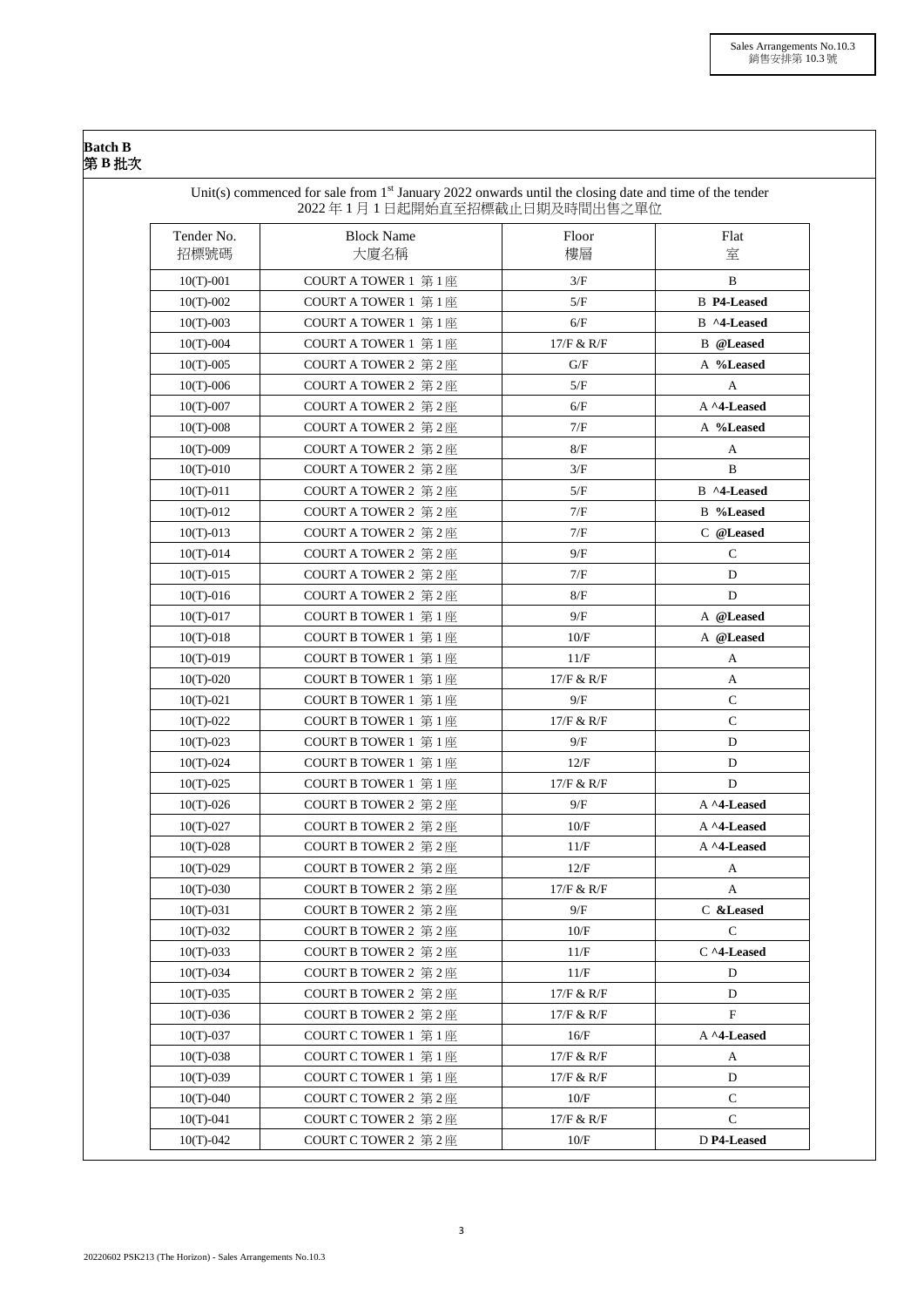| Tender No.                 | <b>Block Name</b>                                                                                                                          | Floor        | Flat             |
|----------------------------|--------------------------------------------------------------------------------------------------------------------------------------------|--------------|------------------|
| 招標號碼                       | 大廈名稱                                                                                                                                       | 樓層           | 室                |
| $10(T)-043$                | COURT D TOWER 1 第1座                                                                                                                        | 7/F          | A                |
| $10(T)-044$                | COURT D TOWER 1 第1座                                                                                                                        | 12/F         | A                |
| $10(T)-045$                | COURT D TOWER 1 第1座                                                                                                                        | 15/F         | A                |
| $10(T)-046$                | COURT D TOWER 1 第1座                                                                                                                        | 16/F         | A                |
| $10(T)-047$                | COURT D TOWER 1 第1座                                                                                                                        | 12/F         | B                |
| $10(T)-048$                | COURT D TOWER 1 第1座                                                                                                                        | 15/F         | $\, {\bf B}$     |
| $10(T)-049$                | COURT D TOWER 1 第1座                                                                                                                        | 16/F         | B                |
| $10(T)-050$                | COURT D TOWER 1 第1座                                                                                                                        | 17/F & R/F   | $\, {\bf B}$     |
| $10(T)-051$                | COURT D TOWER 1 第1座                                                                                                                        | 12/F         | $\mathbf C$      |
| $10(T)-052$                | COURT D TOWER 1 第1座                                                                                                                        | 15/F         | $\mathbf C$      |
| $10(T)-053$                | COURT D TOWER 1 第1座                                                                                                                        | 17/F & R/F   | ${\bf C}$        |
| $10(T)-054$                | COURT D TOWER 1 第1座                                                                                                                        | 12/F         | D                |
| $10(T)-055$                | COURT D TOWER 1 第1座                                                                                                                        | 15/F         | D                |
| $10(T)-056$                | COURT D TOWER 1 第1座                                                                                                                        | 16/F         | D                |
| $10(T)-057$                | COURT D TOWER 2 第2座                                                                                                                        | 9/F          | A                |
| $10(T)-058$                | COURT D TOWER 2 第2座                                                                                                                        | 12/F         | A                |
| $10(T)-059$                | COURT D TOWER 2 第2座                                                                                                                        | 15/F         | A                |
| $10(T)-060$                | COURT D TOWER 2 第2座                                                                                                                        | 11/F         | $\, {\bf B}$     |
| $10(T)-061$                | COURT D TOWER 2 第2座                                                                                                                        | 12/F         | $\mathbf C$      |
| $10(T)-062$                | COURT D TOWER 2 第2座                                                                                                                        | 15/F         | $\mathsf{C}$     |
|                            | COURT D TOWER 2 第2座                                                                                                                        | 16/F         | $\mathbf C$      |
| $10(T)-063$                |                                                                                                                                            |              | C @Leased        |
| $10(T)-064$                | COURT D TOWER 2 第2座<br>COURT D TOWER 2 第2座                                                                                                 | 17/F & R/F   |                  |
| $10(T)-065$                |                                                                                                                                            | 12/F<br>15/F | D<br>$\mathbf D$ |
| $10(T)-066$<br>$10(T)-067$ | COURT D TOWER 2 第2座<br>COURT D TOWER 2 第2座                                                                                                 | 16/F         | D                |
|                            |                                                                                                                                            |              |                  |
|                            | Unit(s) commenced for sale from $11th$ January 2022 onwards until the closing date and time of the tender<br>2022年1月11日起開始直至招標截止日期及時間出售之單位 |              |                  |
| Tender No.                 | <b>Block Name</b>                                                                                                                          | Floor        | Flat             |
| 招標號碼                       | 大廈名稱                                                                                                                                       | 樓層           | 室                |
| $10.1(T)-001$              | COURT D TOWER 1 第1座                                                                                                                        | 9/F          | A                |
|                            | Unit(s) commenced for sale from $17th$ January 2022 onwards until the closing date and time of the tender                                  |              |                  |
|                            | 2022年1月17日起開始直至招標截止日期及時間出售之單位                                                                                                              |              |                  |
| Tender No.                 | <b>Block Name</b>                                                                                                                          | Floor        | Flat             |
| 招標號碼                       | 大廈名稱                                                                                                                                       | 樓層           | 室                |
| $10.2(T)-001$              | COURT D TOWER 1 第1座                                                                                                                        | 7/F          | C P4-Leased      |
|                            | Unit(s) commenced for sale from $6th$ June 2022 onwards until the closing date and time of the tender<br>2022年6月6日起開始直至招標截止日期及時間出售之單位      |              |                  |
| Tender No.                 | <b>Block Name</b>                                                                                                                          | Floor        | Flat             |
| 招標號碼                       | 大廈名稱                                                                                                                                       | 樓層           | 室                |
| $10.3(T)-001$              | COURT A TOWER 2 第2座                                                                                                                        | G/F          | $\mathsf{C}$     |
| $10.3(T)-002$              | COURT A TOWER 2 第2座                                                                                                                        | 10/F         | ${\bf C}$        |
| $10.3(T)-003$              | COURT A TOWER 2 第2座                                                                                                                        | 11/F         | ${\bf C}$        |
| $10.3(T)-004$              | COURT B TOWER 1 第1座                                                                                                                        | 11/F         | D                |
| $10.3(T)-005$              | COURT B TOWER 2 第2座                                                                                                                        | 1/F          | A                |
|                            |                                                                                                                                            |              |                  |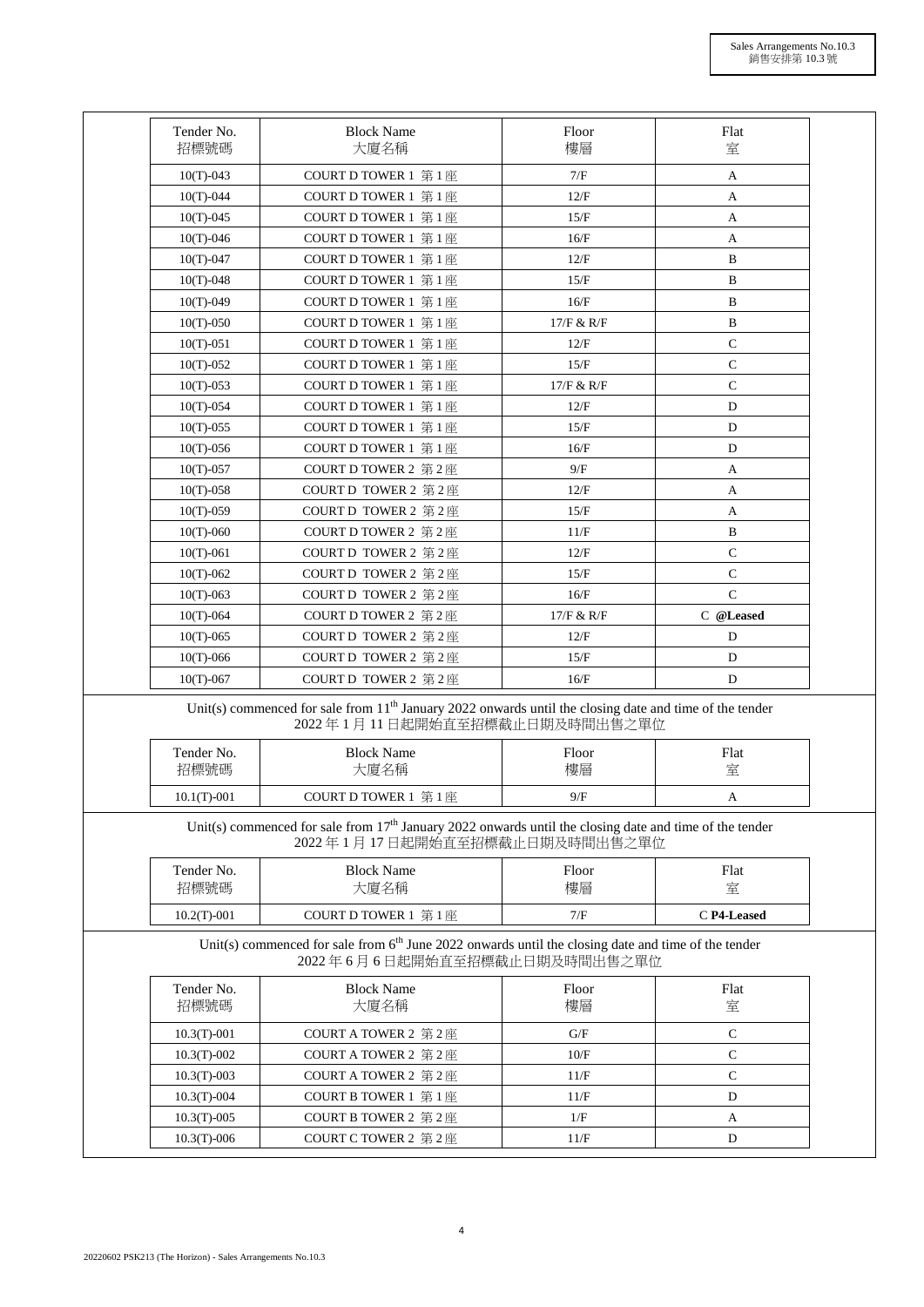| $\Gamma$ -007  | 第<br>1座<br>TOWER 1<br><b>OURT L</b>                           | ◡៸        |  |
|----------------|---------------------------------------------------------------|-----------|--|
| $-008$<br>10.3 | 第<br><b>COURT D TOWER 1</b><br>1座<br>$\overline{\phantom{a}}$ | $\sqrt{}$ |  |

Remark: The residential property(ies) marked with "**\*Leased**" or "**@Leased**" or "**%Leased**" or "**&Leased**" or "**^4-Leased**" or "**P4-Leased**" **("Leased Unit(s)")** are/will be sold to the sitting tenant subject to an existing lease with an option to purchase by the sitting tenant. 備註:標有 "**\*Leased**" 或 "**@Leased**" 或 "**%Leased**" 或 "**&Leased**"或 "**^4-Leased**" 或 "**P4-Leased**"的指明住宅物業(「已出租單 位」)將以租客有認購權購買之現有租賃出售予現有租客。

**The method to be used to determine the order of priority in which each of the persons interested in purchasing any of the specified residential properties may select the residential property that the person wishes to purchase:** 將會使用何種方法,決定有意購買該等指明住宅物業的每名人士可揀選其意欲購買的住宅物業的優先次序:

**Batch A** 

第 **A** 批次

- All unsold specified residential properties (other than the Leased Unit(s)), if any, will be available for selection and purchase at the Sales Office on a "**first come first served**" basis. The Leased Unit(s) are/will be sold to the sitting tenant subject to an existing lease with an option to purchase by the sitting tenant. In case of any dispute, the Vendor reserves its absolute right to allocate any specified residential properties to any person interested in purchasing by any method (including balloting). 所有未售出之指明住宅物業(已出租單位除外)(如有)將以**先到先得**形式於銷售中心發售。已出租單位將以租客有認購 權購買之現有租賃出售予現有租客。如有任何爭議,賣方保留絶對權利以任何方式(包括抽籤)分配任何指明住宅物業予 任何有意購買的人士。
- 2 The purchasers shall bring along his/her/its/their HKID card/Passport and (if applicable) copy of Business Registration Certificate and documents of the corporate purchasers filed with the Companies Registry showing the current list of director(s) (collectively "copy of Company Documents") and a copy of HKID card/Passport of the director(s). 買方須攜帶其香港身份證/護照及(如適用)公司買方的商業登記證副本和文件副本顯示當前的董事名單及其董事的香港 身份證/護照副本。

## **Batch B**  第 **B** 批次

- 3. Subject to other matters, **sale by tender**. Please refer to the tender documents for details. The tender documents of the specified residential property(ies) will be made available for collection free of charge at the Sales Office between 12:00 noon and 7:00 p.m. from 28th December 2021 daily until the closing time of the closing date of the tender.
	- 受制於其他事項, 以招標方式出售。詳情請參閱指明住宅物業的招標文件。 招標文件可由 2021 年 12 月 28 日起每日中午 12 時正至晚上 7 時正直至招標截止日期之截止時間為止於銷售中心供公眾免費領取。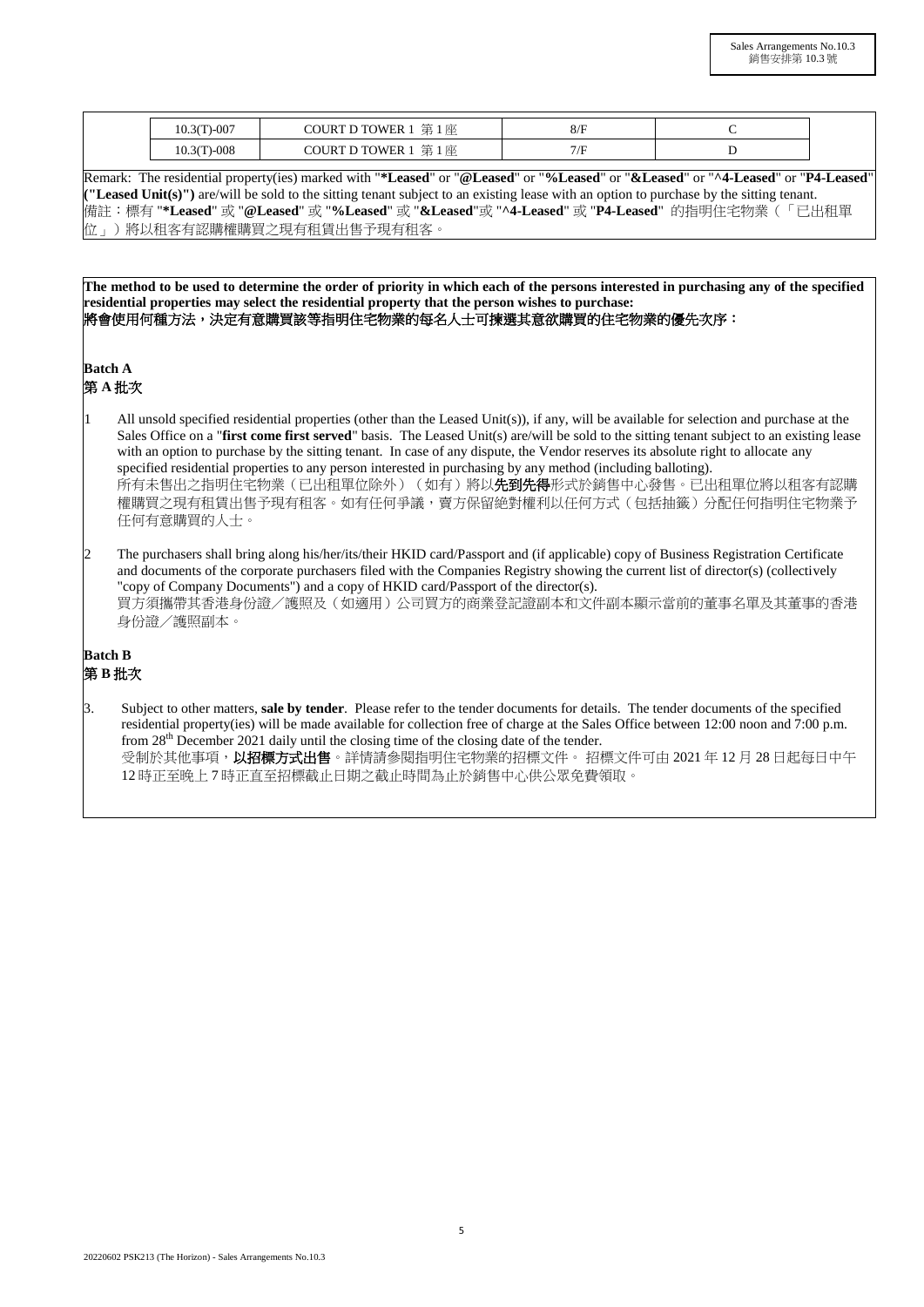|                        | The method to be used, where 2 or more persons are interested in purchasing a particular specified residential property, to determine the<br>order of priority in which each of those persons may proceed with the purchase:<br>在有兩人或多於兩人有意購買同一個指明住宅物業的情況下,將會使用何種方法決定每名該等人士可購買該物業的優先次序:                                                                                                                                                                                                                                                                                                                                                                                                                                                                                                                                              |
|------------------------|--------------------------------------------------------------------------------------------------------------------------------------------------------------------------------------------------------------------------------------------------------------------------------------------------------------------------------------------------------------------------------------------------------------------------------------------------------------------------------------------------------------------------------------------------------------------------------------------------------------------------------------------------------------------------------------------------------------------------------------------------------------------------------------------------------------------------------------|
|                        | Please refer to the above method.<br>請參照上述方法。                                                                                                                                                                                                                                                                                                                                                                                                                                                                                                                                                                                                                                                                                                                                                                                        |
|                        | Other matters:<br>其他事項:                                                                                                                                                                                                                                                                                                                                                                                                                                                                                                                                                                                                                                                                                                                                                                                                              |
| Part I<br>第一部份         |                                                                                                                                                                                                                                                                                                                                                                                                                                                                                                                                                                                                                                                                                                                                                                                                                                      |
| <b>Batch A</b><br>第A批次 |                                                                                                                                                                                                                                                                                                                                                                                                                                                                                                                                                                                                                                                                                                                                                                                                                                      |
| 1.(a)                  | The sale of the residential properties is subject to availability. Also, the Vendor reserves the right to suspend sale or reduce the number of<br>properties to be offered for sale at any time. Please note that the completion of the verification of a registrant's identity, any order of priority<br>in respect of the selection of residential properties according to the result of the balloting (if any), or the Vendor's admittance of any person<br>to the waiting queue does not guarantee that that registrant/person will be able to purchase any residential property.<br>將提供出售的住宅物業售完即止。 另外,賣方亦保留決定權於任何時候暫停出售或減少要約出售物業數目。 登記人獲確認和核實<br>身份、登記人根據抽籤結果(如有)獲得之任何揀選住宅物業優先次序或任何人士獲賣方接受輪候均不保證該登記人/人士能購得<br>任何住宅物業,敬希注意。                                                                                                     |
|                        | (b) In case of any dispute, the Vendor reserves its right to allocate any specified residential properties to any interested person by any method<br>(including balloting).<br>如有任何爭議,賣方保留最終決定權以任何方式(包括抽籤)自行分配任何指明住宅物業予任何有意欲購買的人士。                                                                                                                                                                                                                                                                                                                                                                                                                                                                                                                                                                                                   |
| <b>Batch B</b><br>第B批次 |                                                                                                                                                                                                                                                                                                                                                                                                                                                                                                                                                                                                                                                                                                                                                                                                                                      |
| 2(a)                   | The Vendor does not undertake and is under no obligation to review, consider or accept the highest offer or any offer at all for the purchase<br>of any specified residential property. The Vendor has the absolute right to withdraw from the sale of any specified residential property at any<br>time before the acceptance of any offer. The Vendor has the absolute right to accept any offer at or before the closing time of the tender. The<br>Vendor has absolute right to change the closing date and/or time of the tender in respect of all or any of the specified residential properties<br>from time to time by amending and/or issuing Sales Arrangements.<br>賣方並不承諾亦無責任閱覽、考慮或接受認購任何指明住宅物業最高出價之要約或任何要約。賣方有絕對權利於接受任何要約前<br>於任何時間撤回出售任何指明住宅物業。賣方有絕對權利於招標截止時間或之前接受任何要約。賣方有全權透過修改及/或發出銷<br>售安排不時更改全部或任何指明住宅物業的招標日期及/或時間。 |
|                        | (b) Persons interested in submitting tenders of the specified residential properties are reminded to read the latest register of transactions of the<br>Development so as to ascertain whether a particular specified residential property is still available for tender on a date of sale. Although a<br>specified residential property may be available for tender on a date of sale, it may become unavailable during that date of sale because the<br>Vendor may accept a tender within 3 working days after the close of that previous tender exercise.<br>有意遞交指明住宅物業的投標書的人士敬請檢視發展項目的成交紀錄冊,以知悉某一指明住宅物業在某一出售日期是否仍然可供<br>出售。雖然某一指明住宅物業可能在某一出售日期仍然可供出售,因賣方可能會在先前的招標程序完結後3個工作天內接納該指<br>明住宅物業的投標書,該指明住宅物業可能於該出售日期內的期間變為不再可供出售。                                                                                                       |
| <b>Part II</b><br>第二部份 |                                                                                                                                                                                                                                                                                                                                                                                                                                                                                                                                                                                                                                                                                                                                                                                                                                      |
| 1.                     | In the event of any discrepancy between the English and Chinese versions of this Sales Arrangements, the English version shall prevail.<br>倘若本銷售安排中英文版本有異,以英文版本為準。                                                                                                                                                                                                                                                                                                                                                                                                                                                                                                                                                                                                                                                                   |
| 2.                     | The Vendor reserves the right to close the Sales Office at any time if all the specified residential properties have been sold out.<br>賣方保留權利在所有指明住宅物業已售出的情況下於任何時間關閉銷售中心。                                                                                                                                                                                                                                                                                                                                                                                                                                                                                                                                                                                                                                                            |
| 3.                     | If Typhoon Signal No.8 or above is hoisted or Black Rainstorm Warning is issued at any time between the hours of 9:00 a.m. and 7:00 p.m.<br>on any date of sale, for the safety of the purchasers and the maintenance of order at the Sales Office, the Vendor reserves its absolute right to<br>close the Sales Office. Details of the arrangement will be posted by the Vendor on the website (www.thehorizon.com.hk) designated by the<br>Vendor for the Development.<br>如在任何出售日期的上午9時正至晚上7時正的任何時間內,天文台發出八號或更高風球信號或黑色暴雨警告,為保障買方的安<br>全及維持銷售中心的秩序,賣方保留絕對權力關閉銷售中心。 賣方會將安排的詳情於賣方為發展項目指定的互聯網網站的網址<br>(www.thehorizon.com.hk)公布。                                                                                                                                                                                                       |